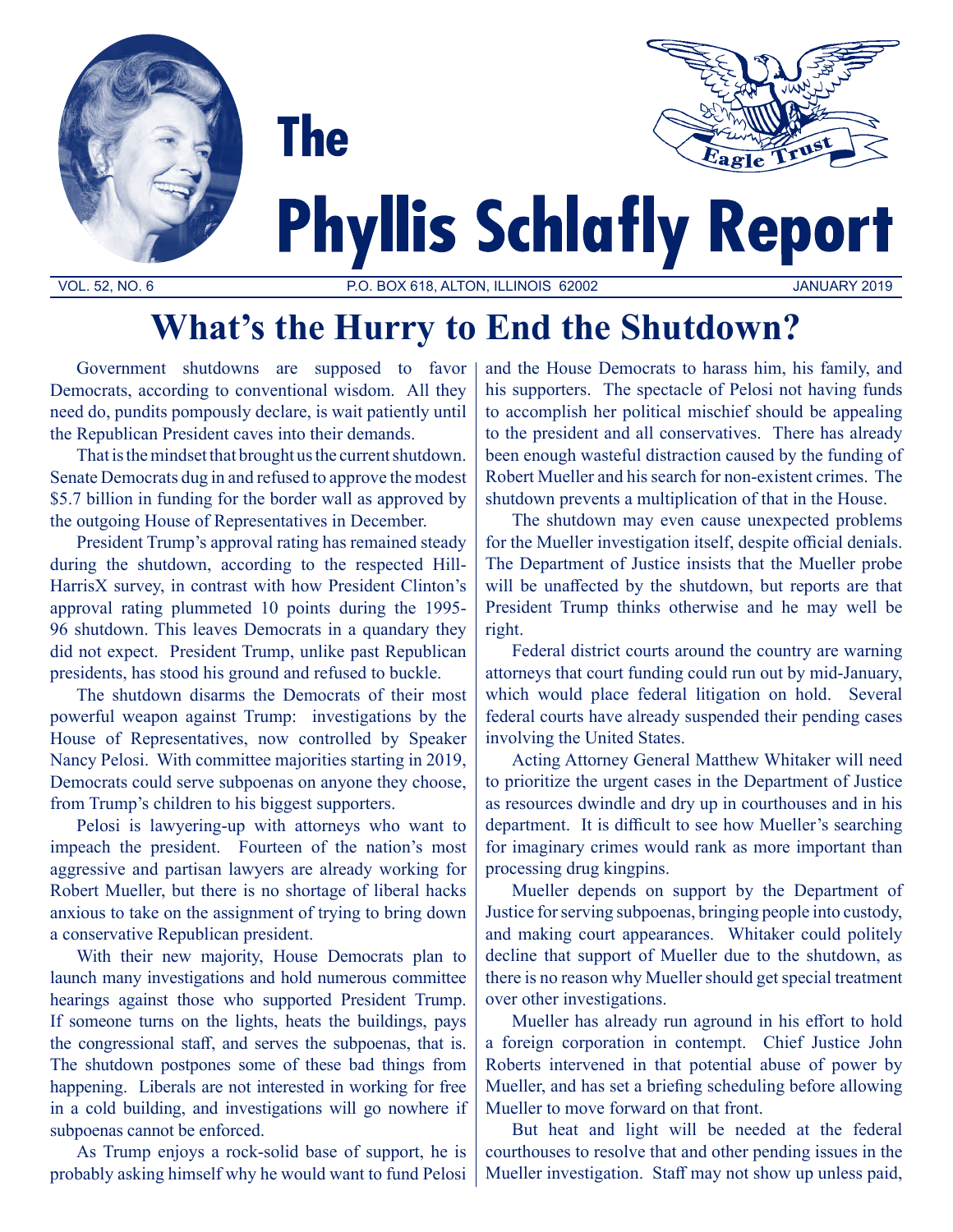and Chief Justice Roberts will not be assuming the role of the clerk to accept newly filed briefs.

The Environmental Protection Agency (EPA), which has long been a liberal hangout to interfere with job creation, suffered the same fate that its regulations have caused to many businesses. The EPA furloughed 13,705 employees, telling them to stay home without pay.

That means a slowdown in EPA regulations and enforcement actions, which is good for the economy. It is a temporary hardship on the EPA employees, but far more employees of businesses hurt by EPA regulations have permanently lost their jobs because of it.

So what is the hurry for ending the shutdown? For many of us who voted for President Trump, this is the moment we have been looking forward to.

Stand strong, Mr. President, and watch the Democrats beat a path to your door to end the shutdown, on your terms.

### **Trump's Christmas Echoes the One in 1776**

For the 22nd time since 1975, an impasse between Congress and the president has resulted in a partial shutdown of non-essential government offices. Like the 21-day shutdown in 1995-96, this one is occurring over the Christmas holidays when little government work is done anyway.

Members of Congress went home after failing to approve a modest down-payment on essential border security. Thankfully, President Trump has stood strong for building a wall along our southern border, where over 100,000 people crossed illegally last year.

Of course the Republican Congress should have addressed this long ago, not days before they lost their majority in the House. It should not have required a successful "GoFundMe" fundraising effort for the wall to prod the House to finally authorize \$5.7 billion to fund it.

Some Democrats are refusing to support a border wall merely because Trump supports it. As Sen. David Perdue (R-GA) said last week, "I talked to four Democrats that said: 'Look, if you just stop calling it the wall, we're in.'"

Democrats thought that a shutdown always works to their advantage, but that calculation changed after Republicans benefited from the Schumer shutdown in January 2018. Trump had generously offered to sign legislation protecting the children of illegal aliens, but his offer was rebuffed by Schumer and Pelosi.

Democrats claim they support "border security," but what they really mean is money to process thousands of bogus claims of asylum by people hoping to land in the great American safety net while they wait for their claims to be heard. Trump has outfoxed the asylum industry by requiring claimants to remain in Mexico while they wait.

To reinforce his commitment to protect Americans first, the president also announced plans to withdraw troops from Syria, where ISIS has been decimated, along with a reduction of our involvement in the 17-year, no-win war in Afghanistan. He accepted the resignation of the defense secretary who disagreed with these decisions.

Among the D.C. swamp dwellers, many of the same people who resist building a wall on our own border insist that American troops be permanently deployed in faraway countries. They support an endless presence by our soldiers elsewhere, but oppose a wall to protect our own people from the influx of illegal aliens and drugs from Central America.

"We fight for the borders of other countries," Trump tweeted on Dec. 22, "but we won't fight for the borders of our own!"

It's time to recall the first government shutdown in American history, and how a future president won that battle with his bold, decisive action. It was in December of 1776, when General George Washington was camped along the Delaware River in northeastern Pennsylvania.

On Dec. 12, 1776, Congress adjourned without extending the enlistments of American soldiers or approving their pay for the coming year. Members of Congress abandoned Philadelphia, where they had been meeting, because they feared the British troops nearby in New Jersey.

If the soldiers' enlistments ran out on Jan. 1, 1777, the Continental Army would disband and soldiers would return to their farms in the 13 colonies. Some of the young men had already gone home, some were barefoot, food was running short, and winter was coming in.

But Washington was not going to give up the American cause without a fight. In an incredibly bold and risky maneuver, he decided to load his entire army – men, horses and munitions – into boats to cross the icy Delaware River on Christmas night.

To inspire his men, Washington ordered them to assemble for a public reading of Thomas Paine's new pamphlet, "The American Crisis," which had just been published on Dec. 19: "These are the times that try men's souls. The summer soldier and the sunshine patriot will, in this crisis, shrink from the service of his country; but he that stands by it now, deserves the love and thanks of man and woman."

On Dec. 23 and 24, boats were collected and secured with the help of experienced seamen. The crossing began at sundown Dec. 25 and lasted all night amid horrendous weather: rain, sleet, snow, ice and winds that were called a hurricane.

It was daylight on Dec. 26 when troops reassembled on the Jersey shore. They marched nine miles to Trenton where they surprised and defeated a contingent of Britishallied Hessian troops, took them prisoner and captured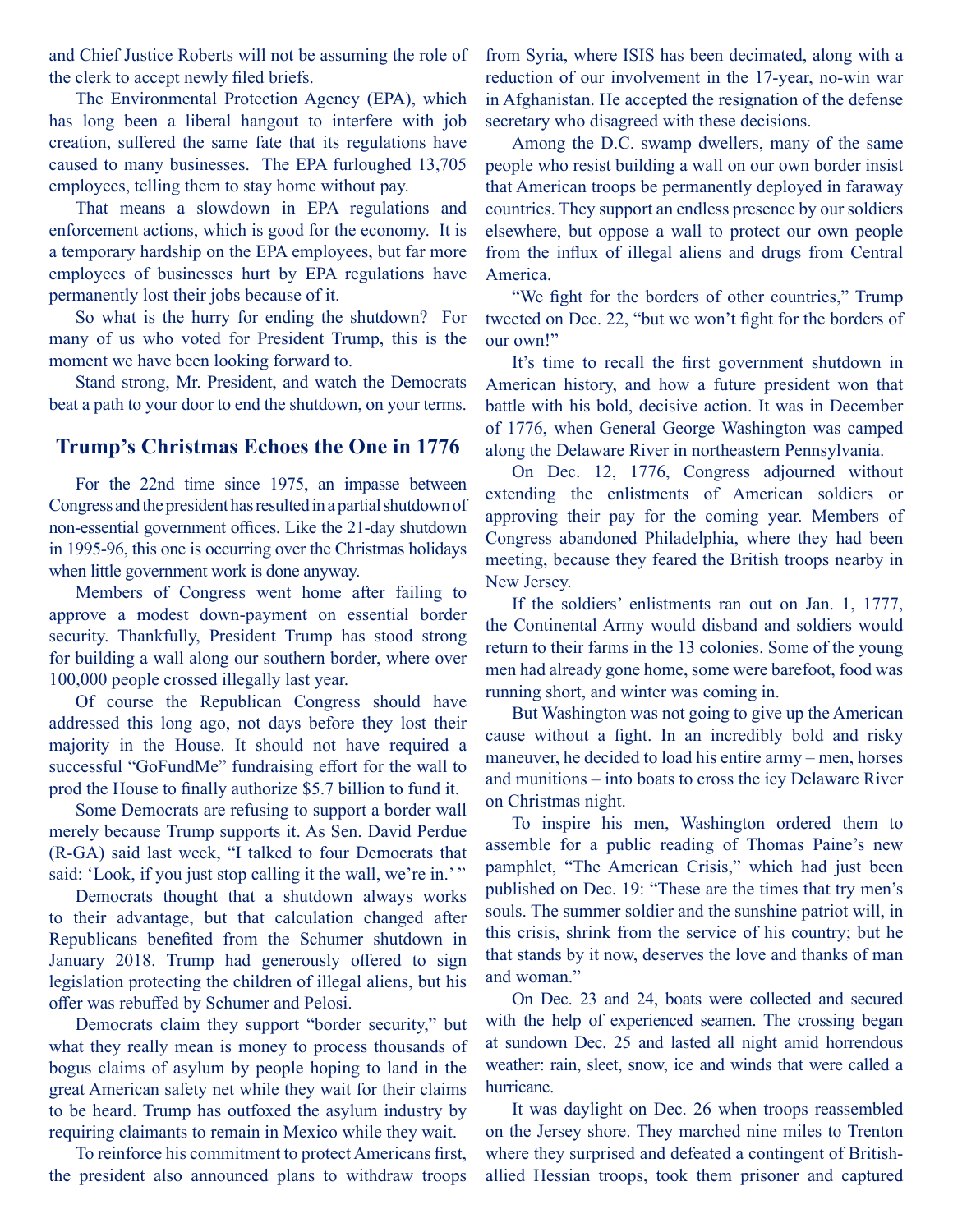their food, supplies and horses.

The effect on Americans was immediate and electric. As Paine had predicted in his pamphlet, "the harder the conflict, the more glorious the triumph." Congress, hastily reassembled in Baltimore, passed a continuing resolution giving Washington full authority for the next 6 months.

On December 30, Washington appealed to his troops to stay the course, and virtually all of them responded. Washington did not yet have the money he needed from Congress, but his soldiers believed he would find a way to pay them eventually. In effect, it was the Go Fund Me of its time.

President Trump faces different kinds of storms today, but he addresses them with decisiveness that our Founding Fathers would admire, even on Christmas Day. Amid the current Democrat-caused shutdown, Trump delivers the best Christmas present a president can give to the people: leadership to Make America Great Again.

#### **General Mattis Misses the Boat**

General James Mattis, the outgoing Secretary of Defense, recorded a short video message for Christmas, which he sent to U.S. troops around the world.

"Since Washington crossed the Delaware at Christmas in 1776," General Mattis said, "American troops have missed holidays at home to defend our experiment in democracy."

General Mattis continued: "To all you lads and lasses holding the line in 2018 on land, at sea or in the air, thanks for keeping the faith. Merry Christmas and may God hold you safe."

*Lasses?* There were no "lasses" on the boats crossing the Delaware that Christmas night. Washington's boats were "manned" — literally. And the men of the Continental Army weren't fighting "to defend our experiment in democracy," either; they were fighting for America's independence. That's why July 4 is called Independence Day, not Democracy Day.

#### **Entrapment of Flynn Takes Another Dark Turn**

Life in the Deep State took another dark turn on December 18 when Lt. General Michael T. Flynn appeared in U.S. District Court for a sentencing that did not happen. Instead, Flynn was asked if he had committed treason, which is something not even the partisan Mueller prosecutors ever considered charging him with.

Rather than being able to celebrate Christmas with his family, General Flynn was left wondering how his lifelong patriotism could be called into question. In a word, "entrapment" by an unconstitutional independent prosecutor. Flynn was ambushed by an interview that never should have occurred, misled into not having counsel present, and then left helpless against Mueller's \$50 million wrecking machine.

A mere four days after the inauguration of President Trump, then-FBI Director James Comey sent senior agents to ambush Lt. Gen. Flynn with a surprise interview. Comey recently admitted that this was not ordinary procedure, and that proper protocol was to arrange such interviews through attorneys.

It was a setup of Lt. Gen. Flynn, with the sincediscredited agents of the Deep State Andrew McCabe and Peter Strzok playing their parts. Both have since been fired, but as Shakespeare observed, "The evil that men do lives after them; the good is oft interred with their bones."

General Flynn had been an outspoken supporter of President Trump, which liberals consider unforgivable. The former National Security Advisor to President Trump would be a trophy for Mueller to justify his prosecutorial crusade. Outside the federal courthouse, a crowd of Leftists chanted against him.

Flynn never would have been prosecuted by a properly functioning Department of Justice, but the unconstitutional Mueller investigation has spent more than a fortune hunting for crimes. As a career veteran of the Armed Forces, Flynn cannot afford to spend millions on high-priced defense attorneys.

This Kafkaesque nightmare was supposed to end when Flynn was expected to receive leniency by the federal district court in D.C. Instead the hearing unraveled when Judge Emmet G. Sullivan asked if Lt. Gen. Flynn's conduct "rises to the level of treasonous activity." The unexpected question stung for the family of the man who has repeatedly risked his life defending our Nation.

After a short break, Judge Sullivan took back his question about treason, and urged everyone not to read too much into his comments. But the emotional dismay at the injustice became too much at that point. Flynn's attorneys felt compelled to request postponement of the sentencing, and the court requested a status report by March 13, 2019.

Judge Sullivan has been tough on prosecutors, too. He ordered Mueller to file a "302" report of the fateful interview of Lt. Gen. Flynn, which Mueller had long withheld from Senate Judiciary Chairman Chuck Grassley. Mueller ultimately filed a heavily redacted "302" report with the district court on Monday, but he continues to conceal from the public how Flynn was entrapped by the Deep State.

The FBI already knew the answers to the questions it asked of Lt. Gen. Flynn during his fateful interview in January 2017, due to its secret wiretaps of his conversations. But entrapment may have been the goal of the Deep State, the term for the entrenched intelligentsia in D.C. that